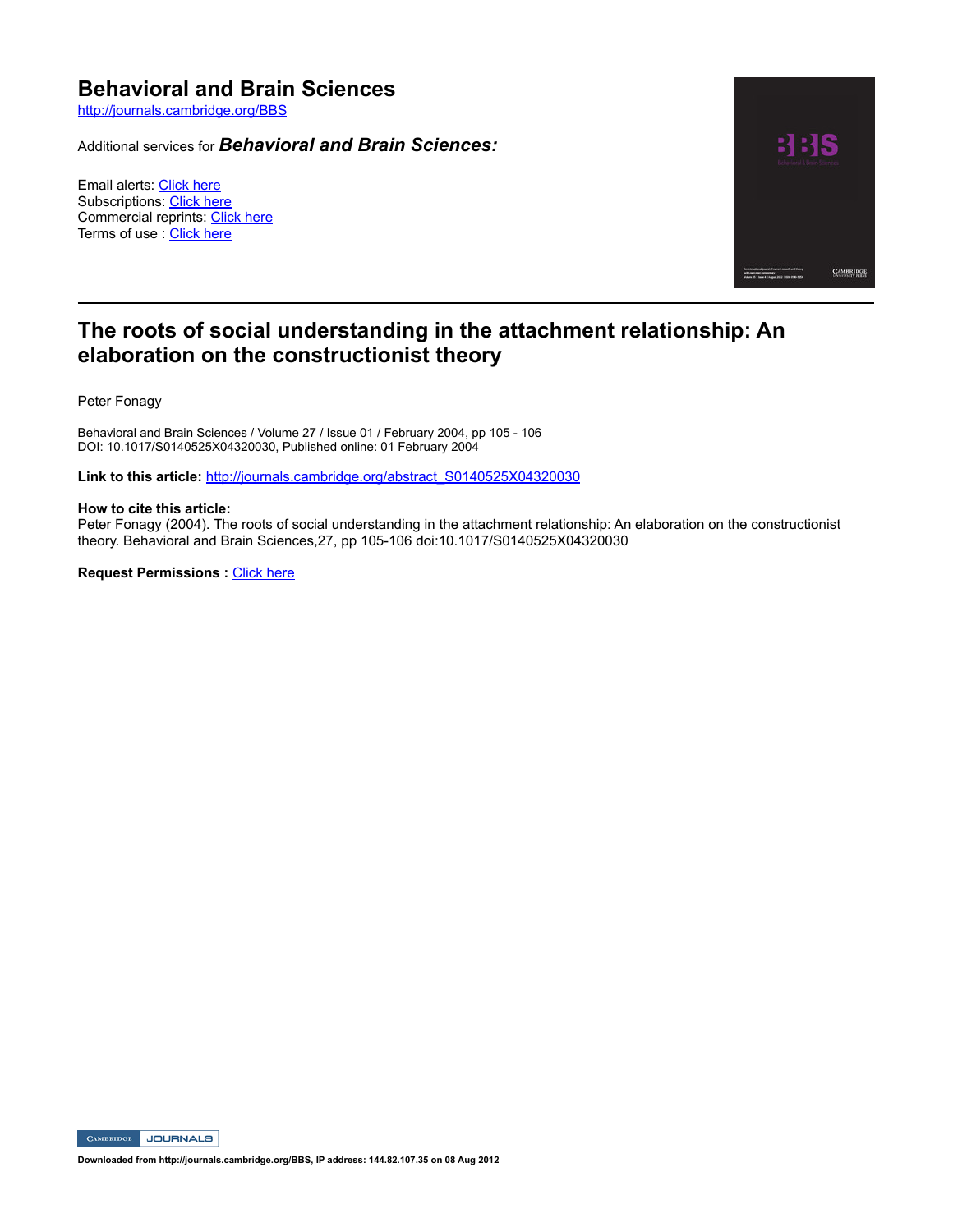### Text removed due to third party copyright

### **The roots of social understanding in the attachment relationship: An elaboration on the constructionist theory**

Peter Fonagy

Sub-Department of Clinical Health Psychology, University College London, London WC1E 6BT, United Kingdom. **p.fonagy@ucl.ac.uk http://www.psychol.ucl.ac.uk/psychoanalysis/peter.htm**

**Abstract:** It is argued that constructionist theory provides only a partial account of how secure attachment leads to better social understanding. In addition to cooperative parent-child relations, the more efficient arousal and affect regulation system of secure infants, and developmental moderators of the processes of imitation, may play a part in explaining the association and offer clues as to how effective social understanding is generally acquired.

Carpendale & Lewis (C&L) make a strong case that past attempts at accounting for the influence of social interaction on the development of children's social understanding1 within the confines of the three prominent models of theory of mind acquisition have been at best partial. They reject both the enculturation and the extant developmental propositions (maturation, theory-theory, and simulation) in favour of a model that assumes that social understanding is an emergent property of the child's experience of certain regularities in interaction with others. The "epistemic triangle" (i.e., referential interactions between infant and caregiver about the object) is assumed inevitably to generate the discovery that others sometimes have different beliefs about the world from one's own. If we, taking the point of view of the infant, assume the existence of a stable external world, the actions of others in communicative interactions can only be understood given the supposition that they have different beliefs about aspects of the world. Children achieve comparable levels of development at similar ages simply because of the commonalities of their experience. The corollary of this is that differences in the acquisition of social understanding are to be understood in terms of crucial differences in their experience of triadic interactions. For example, our results from the London Parent-Child Project (Fonagy et al. 1997) that children securely attached at one year were significantly more likely to pass the Belief-Desire reasoning test at five and a half years ( $n = 90$ ,  $p < .005$ , OR = 3.8, CI: 1.5–9.9) may be understood in terms of attachment being a good marker for a cooperative parent-child relationship, which, according to constructivist theory, is the ideal context for the development of knowledge.

Although I do not fundamentally disagree with either the spirit or the details of the case advanced in the target article, there are important gaps in the model advanced by the authors. The target article is helpful in drawing attention to the common ground between Bowlby's (1980) and Piaget's (1945/1962) thinking, particularly in relation to Piaget's notion of schemes and Bowlby's assumptions concerning internal working models. However, how do secure-autonomous internal working models in the parent lead to the kinds of cooperative relationships "that might permit unrestrained communication, that allows participants to understand each other fully" (Habermas 1983/1990)? We have to assume a dialectic model of self-development (Hegel 1807) where the child's capacity to create a coherent image of mind is critically dependent on an experience of being clearly perceived as a mind by the attachment figure. The now overwhelming evidence for the transgenerational transmission of attachment security is consistent with this (van IJzendoorn 1995), and this may link to the emergence of mentalisation in the child (for a review, see Fonagy et al. 2002). Accumulating transgenerational evidence suggests that mothers who conceive of their own childhoods largely in mental state terms are more likely to go on to develop secure attachments with their children (Fonagy et al. 1991; Target et al., in press) and to have a more differentiated mentalised picture of their infant (Muzik & Rosenblum 2003; Slade et al. 2001), which in turn is associated with more mind-minded comments (Muzik & Rosenblum 2003) and infant security (Slade et al. 2001). As the work of Elizabeth Meins and colleagues (2001) suggests, mothers whose state of mind with respect to attachment may be described as secure (Main 2000) expose the infant to more mental state language, which in turn advances the child's social understanding.

Yet, more than mental state language, the coherence with which the child's mental state is perceived may be the critical variable. In a study by David Oppenheim (Koren-Karie et al. 2002; Oppenheim & Koren-Karie 2002), mothers were asked to narrate a videotaped playful interaction that they had just had with their infant. Mothers who were reflective in their narratives, able to see various experiences through the child's eyes and gain new insights as they talked, were far more likely to have securely attached infants than mothers who either had preset conceptions of the child which they appeared to impose, or disengaged from trying to understand what was on the child's mind. Most pertinent was the observation that disorganised attachment classification was associated with mothers who were incoherent, switching between the above categories and not fitting well into any of them. Thus,